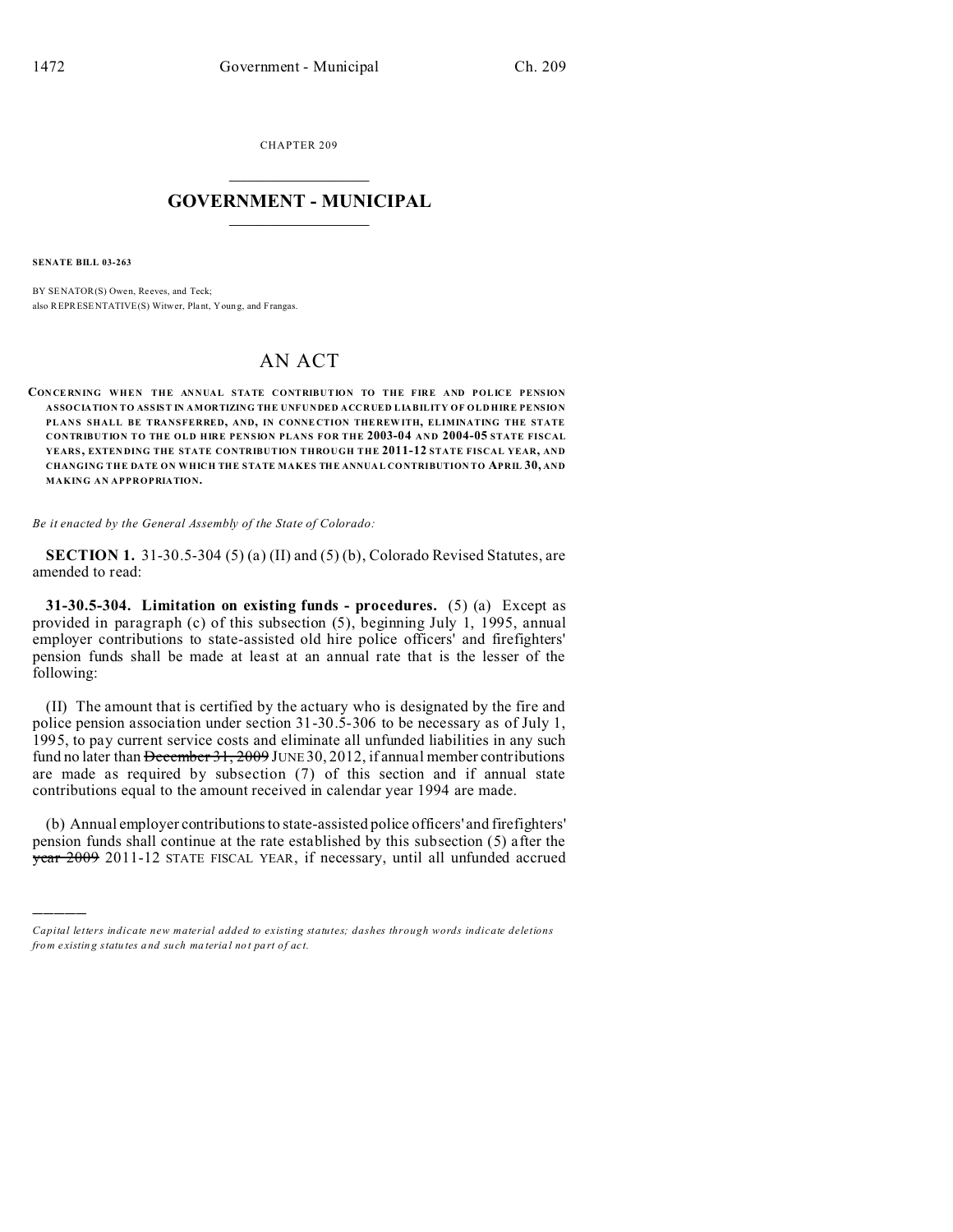liability in the employers' state-assisted old hire police officers' and firefighters' pension plans is eliminated and if annual state contributions are made through September 30, 2009, in the amount established under APRIL 30, 2012, PURSUANT TO section 31-30.5-307 (2).

**SECTION 2.** 31-30.5-306 (1) (b) (II), Colorado Revised Statutes, is amended to read:

**31-30.5-306. Actuarial studies.** (1) (b) (II) By September 30, 2001, and by September 30 of each year thereafter, until September 30, 2009 SEPTEMBER 30, 2002, AND BY APRIL 30, 2006, AND BY APRIL 30 OF EACH YEAR THEREAFTER, UNTIL APRIL 30, 2012, or until all state-assisted old hire pension plans are fully funded, whichever comes first, an updated actuarial study shall be filed with the FIRE AND POLICE PENSION association. FOR THE 2003-04 FISCAL YEAR AND EACH FISCAL YEAR THEREAFTER FOR WHICH AN ACTUARIAL STUDY IS FILED, THE ACTUARIAL STUDY SHALL INCLUDE A DETERMINATION OF THE AMOUNT OF THE UNFUNDED LIABILITY THAT MAY ACCRUE AS A RESULT OF THE SUSPENSION OF THE STATE CONTRIBUTION OF THE FIRE AND POLICE MEMBERS' BENEFIT FUND PURSUANT TO SECTION 31-30.5-307 (5) (a).

**SECTION 3.** 31-30.5-307 (1) (a), (1) (c), (2), and (4), Colorado Revised Statutes, are amended, and the said 31-30.5-307 is further amended BY THE ADDITION OF A NEW SUBSECTION, to read:

**31-30.5-307. State contribution.** (1) (a) Any moneys allocated for distribution pursuant to subsection (2) of this section shall be distributed by the fire and police pension association board of directors annually to any fund of an old hire pension plan established pursuant to this article having an unfunded accrued liability to assist in amortizing such unfunded accrued liability as determined in the January 1, 1994, actuarial studies performed under section 31-30.5-306. Beginning in 1995 and in each STATE FISCAL year through  $2009$  THE 2011-12 STATE FISCAL YEAR, WITH THE EXCEPTION OF THE 2003-04 AND 2004-05 STATE FISCAL YEARS PURSUANT TO  $SUBSECTION(5)$  OF THIS SECTION, each such fund having an unfunded accrued liability shall be credited with that amount of state contributions that it received in 1994 to assist in retiring its unfunded liability. In addition, if the annual employer contribution amount established by section 31-30.5-304 (5) will result in total employer contributions to any such fund that, on a present value basis as determined by the association, are more than five percent higher than what the estimated total employer contributions to such fund would have been but for section 31-30.5-304 (5), then each such fund shall receive that amount of supplemental state contributions sufficient to eliminate, on a present value basis, the estimated aggregate increase in employer contributions attributable to the enactment of section 31-30.5-304 (5). Any remaining state contributions shall be distributed to each such fund based upon the amount, as determined by an independent actuarial review and certified by the board to the joint budget committee each December 1, that is consistent with the general assembly's intent that the unfunded liabilities in all such funds will be eliminated no later than December 31, 2009 JUNE 30, 2012. If in any year the annual state contribution for unfunded liabilities is less than the amount contributed under subsection (2) of this section on September 30, 1995, each such fund having an unfunded accrued liability shall be credited with state contributions in proportion to the percentage of aggregate unfunded accrued liabilities each such fund represents,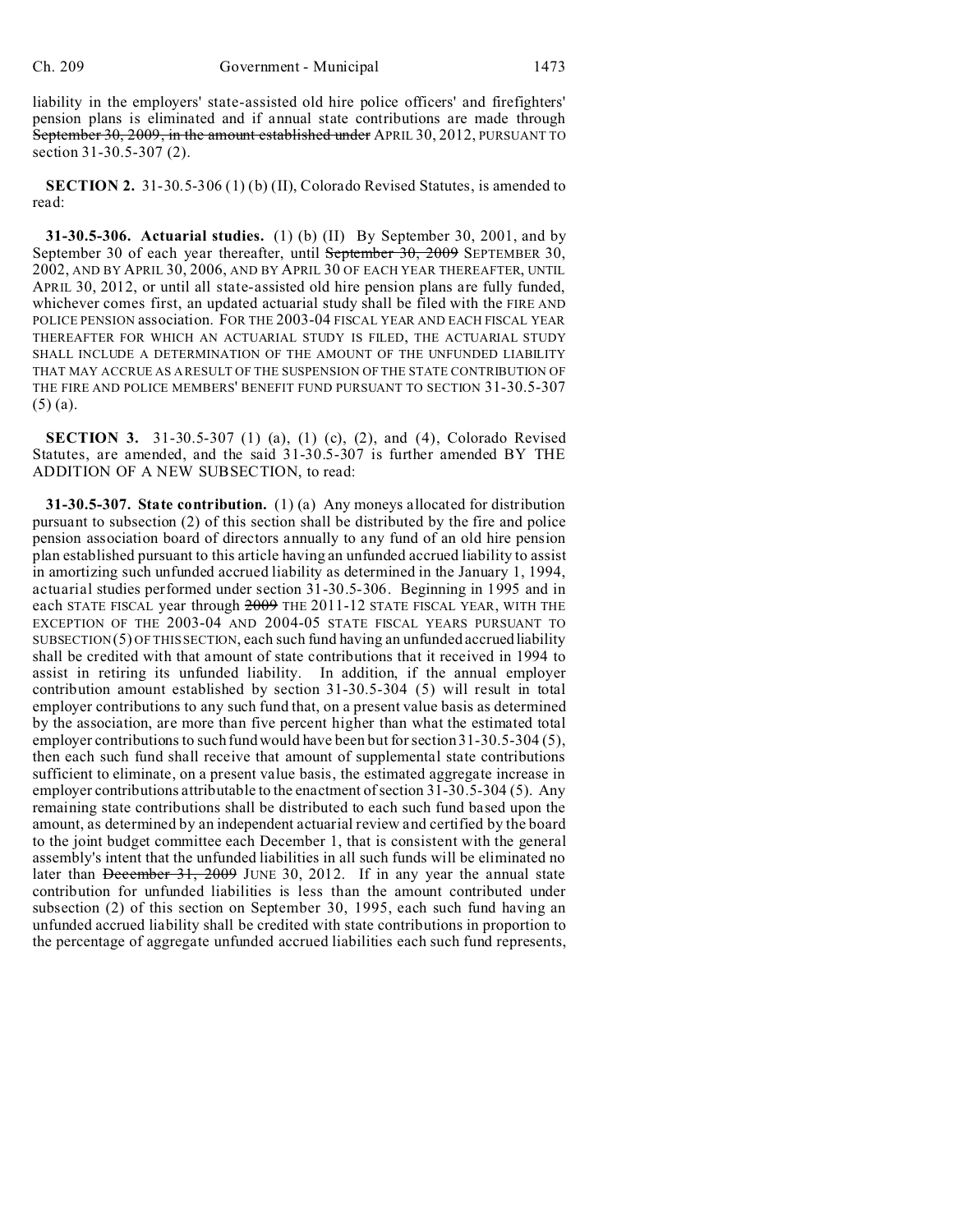excluding any unfunded liabilities attributable to additional plan benefits adopted under section 31-30.5-210 (2). No money shall be distributed pursuant to this subsection (1) to an employer having rank escalation for old hire members, which is not in the association. For the purposes of this subsection (1), "rank escalation" means the addition to the amount of the retirement pension or disability benefit being received of a fixed percentage of any increase in salary, as well as longevity or additional pay based on length of service, granted the rank a member occupied before retiring or being disabled.

(c) State contributions pursuant to this subsection (1) shall cease when the unfunded liabilities in all funds receiving such contributions are eliminated, but no later than <del>December 31, 2009</del> JUNE 30, 2012.

(2) On September 30, 1995, and on September 30 of each year thereafter through 2009 2002 AND ON APRIL 30, 2006, AND ON APRIL 30 OF EACH YEAR THEREAFTER THROUGH2012, the state treasurer shall transfer from the proceeds of the tax imposed by section 10-3-209, C.R.S., to the fund created by section 31-31-301, an amount equal to twenty-six million six hundred thousand dollars minus the amount transferred under section 31-30-1112 (2) (g) (I). Such annual transfer to the fund under this subsection (2) shall cease when the requirements of paragraph (c) of subsection (1) of this section have been met, and the final annual transfer may be in an amount less than the amount prescribed by this subsection (2) as determined from the total amount of unfunded accrued liability of employers described in the biennial report prepared pursuant to paragraph (d) of subsection (1) of this section. Moneys in said fund shall not revert to the general fund but shall be continuously available for the purposes provided in this part 3 and part 11 of article 30 of this title.

(4) By October 1, 2001, and by October 1 of each year thereafter, until October 1, 2009 OCTOBER 1, 2002, AND BY MARCH 1, 2006, AND BY MARCH 1 OF EACH YEAR THEREAFTER, UNTIL MARCH 1, 2012, or until all state-assisted old hire pension plans are fully funded, whichever comes first, the board shall determine for every state-assisted old hire pension plan whether the sum of the required state and employer contributions for the current year is greater than the amount necessary to eliminate the remaining unfunded liability of the plan. The board's determination shall be based on the previous year's actuarial studies performed pursuant to section 31-30.5-306 and the sum of the previous year's state and employer contributions. If the board determines that the sum of the required contributions for the current year is greater than the amount of remaining unfunded liability of the plan, then both the required state and employer contributions to that plan shall be in an amount proportionate to the amount respectively contributed in the previous year so that the sum of the two contributions is equal to an amount that eliminates any remaining unfunded liability.

(5) (a) NOTWITHSTANDING ANY OTHER PROVISION OF LAW, THE STATE TREASURER SHALL NOT TRANSFER MONEYS TO THE FIRE AND POLICE MEMBERS' BENEFIT FUND PURSUANT TO SUBSECTION (2) OF THIS SECTION ON SEPTEMBER 30, 2003, SEPTEMBER 30, 2004, OR SEPTEMBER 30, 2005. THE STATE TREASURER SHALL RESUME SUCH TRANSFERS BEGINNING ON APRIL 30, 2006, AND SHALL MAKE A TRANSFER EVERY APRIL 30 THEREAFTER UNTIL 2012 PURSUANT TO SUBSECTION (2) OF THIS SECTION OR UNTIL ALL STATE-ASSISTED OLD HIREPENSION PLANS ARE FULLY FUNDED, WHICHEVER COMES FIRST.